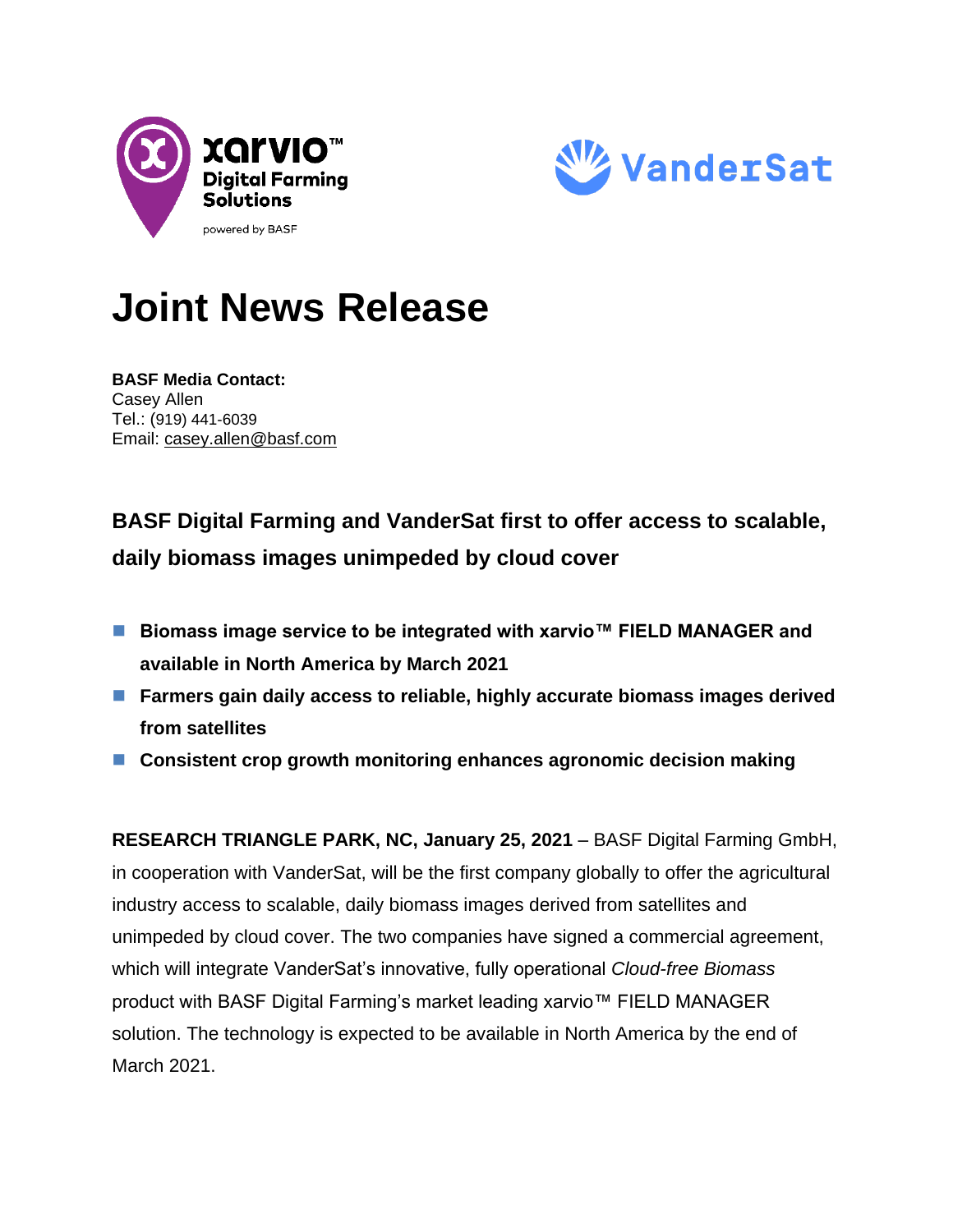Using the technology via xarvio FIELD MANAGER, farmers will get daily access to high quality, consistent, cloud-free biomass images. Faster access to biomass images enables consistent monitoring of crop growth and leads to enhanced agronomic decisions. This optimizes crop production, saves time and money and supports on-farm sustainability efforts through enhanced application efficiency of crop inputs.

## **Collaboration to transform farming**

Cloud-free Biomass is the result of close collaboration and testing by xarvio and VanderSat teams across the last two years. The new product was successfully tested in Germany, Ukraine, United Kingdom, Canada and Brazil. It has a high spatial resolution (10 meters x 10 meters) and provides a single, consistent metric of crop biomass. This allows farmers to compare the performance of several fields over a large area, or in different growing seasons.

### **Expertise delivering a reliable, daily measure of crop biomass**

Integrating three different satellite products together, Cloud-free Biomass uses VanderSat's patented retrieval method for passive microwave technology along with active microwave from the European Space Agency's (ESA) Sentinel-1 satellite, and optical images from its Sentinel-2 satellite. VanderSat then uses its expertise in remote sensing to interpret the output from these data sources to provide a reliable, daily measure of crop biomass.

#### **Biomass images unimpeded by cloud cover**

In some parts of North America, biomass images are significantly obstructed by cloud cover. At times it can take more than two weeks to receive a "clean" biomass image, which by then is usually outdated because crop conditions have changed.

Cloud-free Biomass images are available daily and offer significant benefits. Unlike Normalized Difference Vegetation Index (NDVI) biomass images from satellites, which are not available on cloudy days and only measure spectral greenness, Cloud-free Biomass also measures biophysical parameters and water content in vegetation to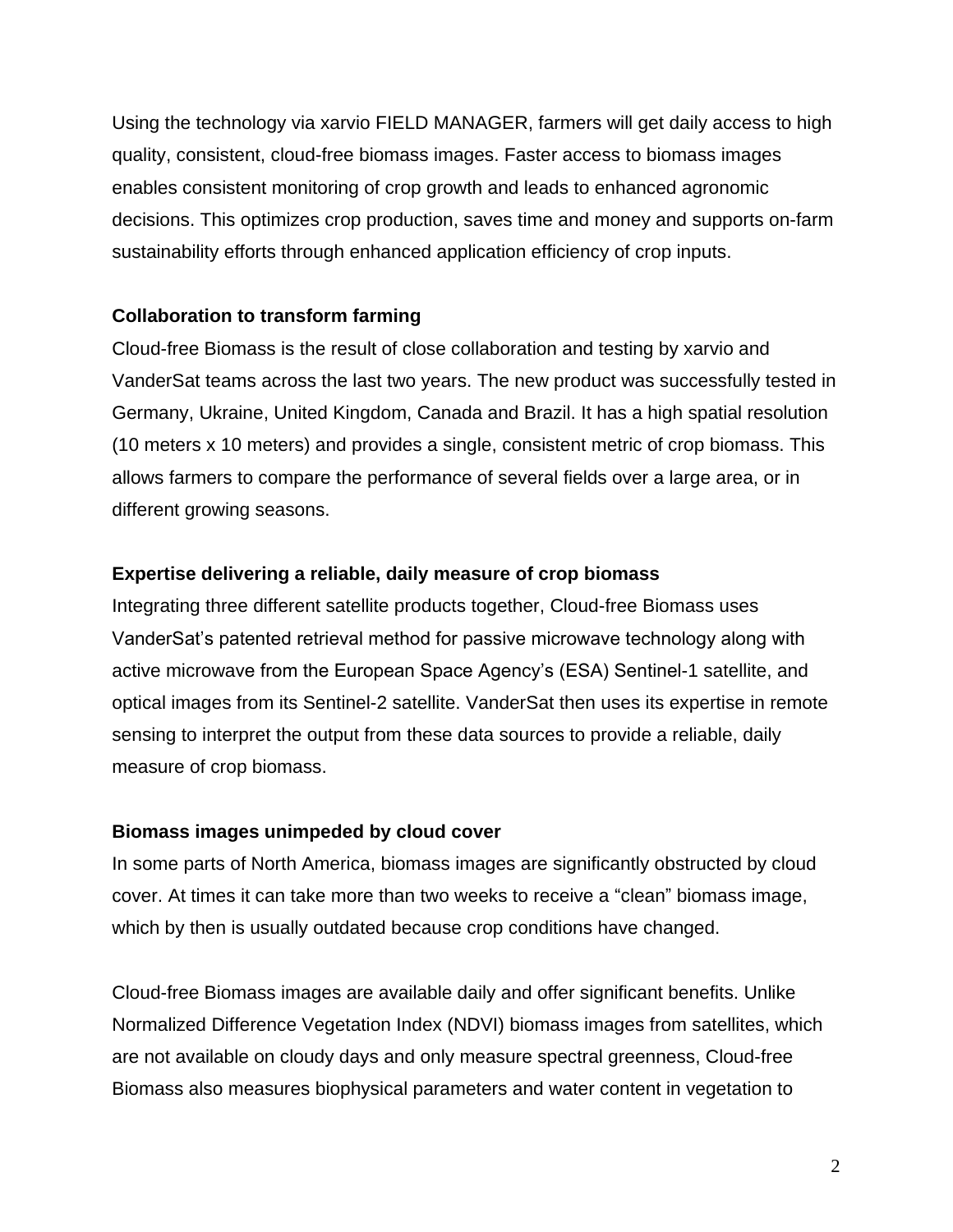continually and accurately calculate all stages of crop growth during the entire growing season.

Jeff Spencer, xarvio Global Technology & Data lead, BASF Digital Farming, commented: "Giving farmers quicker access to reliable, quality biomass images provides greater oversight and helps to reduce risk by ensuring any required action can be taken almost immediately. We are confident Cloud-free Biomass will be wellreceived by xarvio FIELD MANAGER customers and the agricultural industry."

"As a launching partner, xarvio has given VanderSat the opportunity to develop a stateof-the-art product that perfectly matches farmers' needs. The launch of the Cloud-free Biomass product is a major step forward for VanderSat on the way to a fully-fledged proposition for the agricultural market. It is now possible to monitor crop conditions continuously through a globally available operational service", said Arjen Bakker, Director of Agri, Food and Commodities at VanderSat.

For more information, please visit [www.xarvio.com.](http://www.xarvio.com/)

#### **About xarvio Digital Farming Solutions; a brand by BASF Digital Farming GmbH**

xarvio is at the forefront of the digital transformation of agriculture, optimizing crop production. xarvio offers digital products, based on a global leading crop model platform, which deliver independent, fieldzone-specific agronomic advice that enables farmers to produce their crops most efficiently and sustainably. xarvio products SCOUTING, FIELD MANAGER and HEALTHY FIELDS are being used by farmers in more than 100 countries. xarvio FIELD MANAGER is used by 39,000 farmers (total area of more than 4 million ha) in 15 countries, and xarvio SCOUTING is used by more 3.4 million farmers and consultants. For more information please visit [xarvio.com](file:///C:/Users/GoekeA/AppData/Local/Microsoft/Windows/INetCache/Content.Outlook/S0KPO33U/xarvio.com) or any of our social media channels.

#### **About BASF's Agricultural Solutions division**

With a rapidly growing population, the world is increasingly dependent on our ability to develop and maintain sustainable agriculture and healthy environments. Working with farmers, agricultural